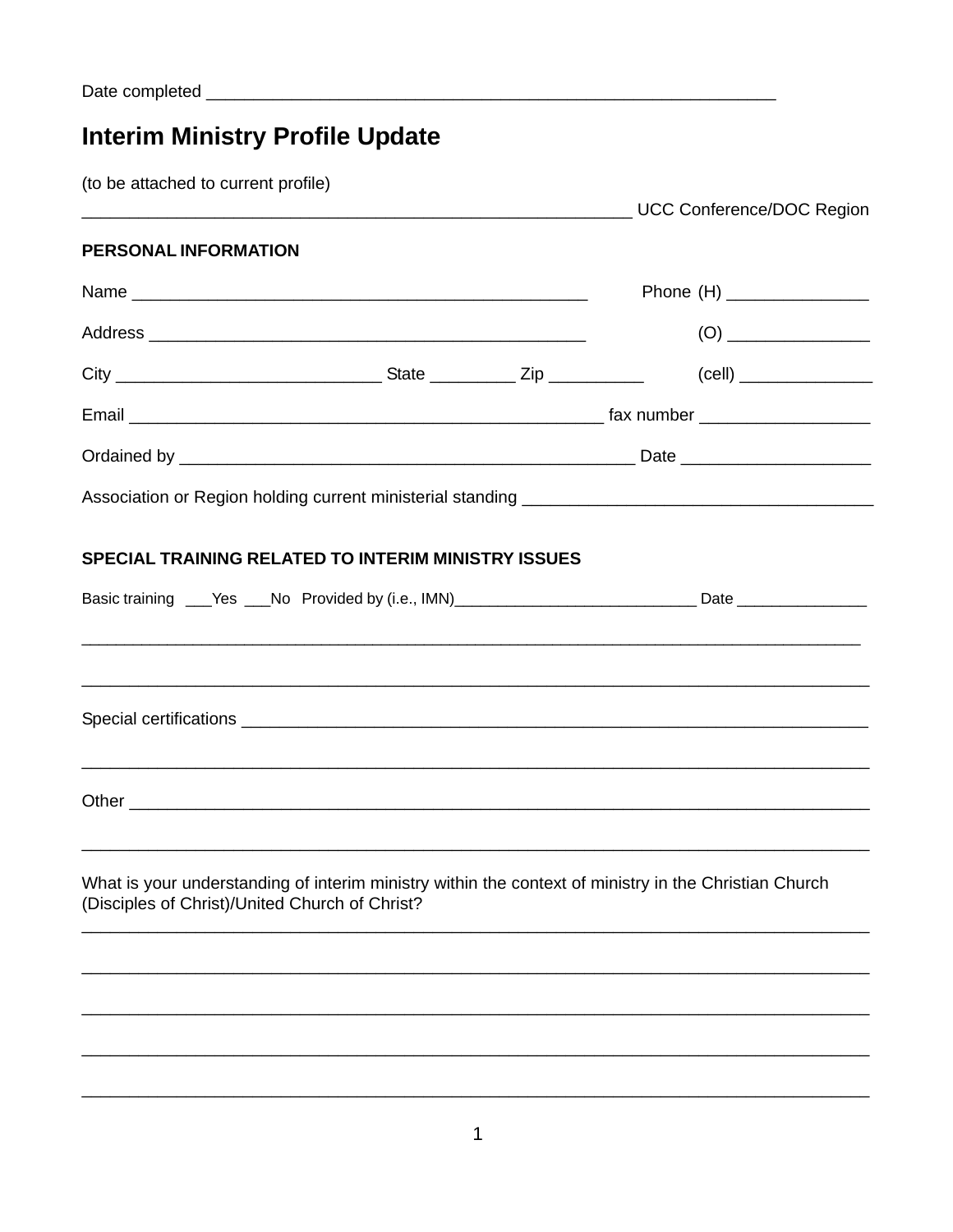### **PROFESSIONAL RECORD**

|                                                                                                      | Phone ________________________ |  |  |
|------------------------------------------------------------------------------------------------------|--------------------------------|--|--|
|                                                                                                      |                                |  |  |
|                                                                                                      | Phone _______________________  |  |  |
|                                                                                                      |                                |  |  |
|                                                                                                      |                                |  |  |
| <b>AVAILABILITY AND POSITION SOUGHT</b>                                                              |                                |  |  |
| Date available ____________________________ Expected maximum duration of interim ___________________ |                                |  |  |
| Willingness to relocate/geographic requirements _________________________________                    |                                |  |  |
| I would be interested in: (check as many as apply)                                                   |                                |  |  |
| Church size: ____Small _____Medium _____Large                                                        | __Interim Pastor (solo)        |  |  |
| ___ Sustaining/Maintenance Interim (state FT/PT).                                                    | __ Interim Senior Pastor       |  |  |
| __ Transitional Interim (state FT/PT)                                                                | Interim Associate Pastor       |  |  |
|                                                                                                      | __ Pulpit Supply               |  |  |
| What size (worship attendance) congregations have you served and in what capacity?                   |                                |  |  |
|                                                                                                      |                                |  |  |
|                                                                                                      |                                |  |  |
|                                                                                                      |                                |  |  |

Most recent Interim and Settled Ministries (not appearing on ministerial/relocation profile)

## **REFERENCES**

Give three (3) telephone references from your recent pastorates:

| Phone ______________________  |
|-------------------------------|
|                               |
| Phone _______________________ |
|                               |
| Phone _____________________   |